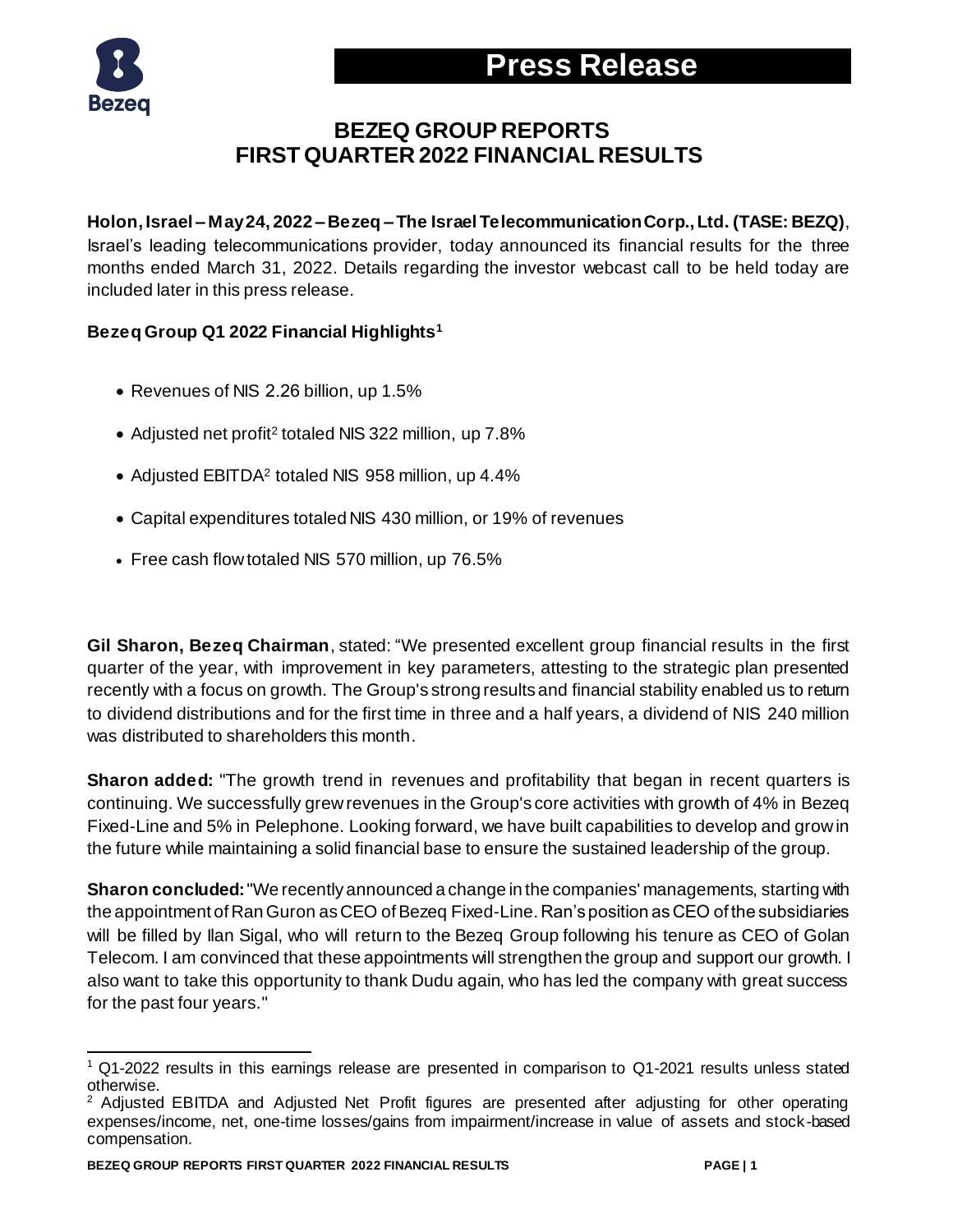

**Dudu Mizrahi, Bezeq CEO said**, "We posted excellent results in the first quarter of 2022 recording the highest quarterly revenues since the end of 2015, the year when the wholesale market was launched over the company's broadband infrastructure. Fiber deployment and customer connections continued to grow at a high pace; today we have brought fiber optics to 1.25 million households and connected 143,000 customers. This quarter we recorded a sharp increase in the average broadband speed, reaching 151 Mbps as compared to 78 Mbps last year. The increase in the broadband speed and the growth rate of fiber connections, together with the continued penetration of Be routers and Wifi-enhancers allowed for the rapid growth in the average revenue per subscriber (ARPU), which reached NIS 110, compared to NIS 103 a year ago. In addition, the company's business sector activity continued to grow, adding significant revenue increases and activity volume."

**Mizrahi concluded**, "On a personal note, I feel pleased to leave Bezeq with the present growth momentum, following the successful launch of the fiber project, one of the most complex projects the company has implemented, and which has resulted in deployment to more than 1.25 million households so far. I leave behind a growing, stable and solid company with clear leadership in the telecommunications market, and I am proud of that."

**Ran Guron, CEO of Pelephone, yes and Bezeq International stated:**"We posted a strong quarter with exceptional financial results. Pelephone and yes showed significant profitability and free cash flow improvements. Pelephone continued its turnaround that began in 2021 and maintained its positive trends, resulting in an increase in service revenues and the highest quarterly profit level achieved in the past eight years. In yes, we are the largest IPTV player in Israel today while maintaining positive free cash flow. In Bezeq International, we are already operating within the new regulatory reality and are focused on the business ICT sector."

**Guron added**: "This week, we signed a strategic cooperation agreement ahead of the launch of the Disney+ streaming service in Israel. It is another relevant step in yes' turnaround story in recent years, and shows the company's transformation into the leading IPTV company in Israel. We can now offer our customers the most appropriate packages."

**Tobi Fischbein, Bezeq Group CFO**, commented: "The Group's excellent financial results enable us to continue to solidify our financial strength with a year-over-year net debt decrease of almost one billion shekels, to NIS 5.6 billion, the lowest debt level since 2010. Net debt decreased 15% with the net debt to adjusted EBITDA ratio reaching 1.7, the lowest level since 2010. Finally, I want to highlight that the rating agencies have recently reaffirmed the company's high credit rating with a Stable outlook, showing further evidence of the company's financial strength."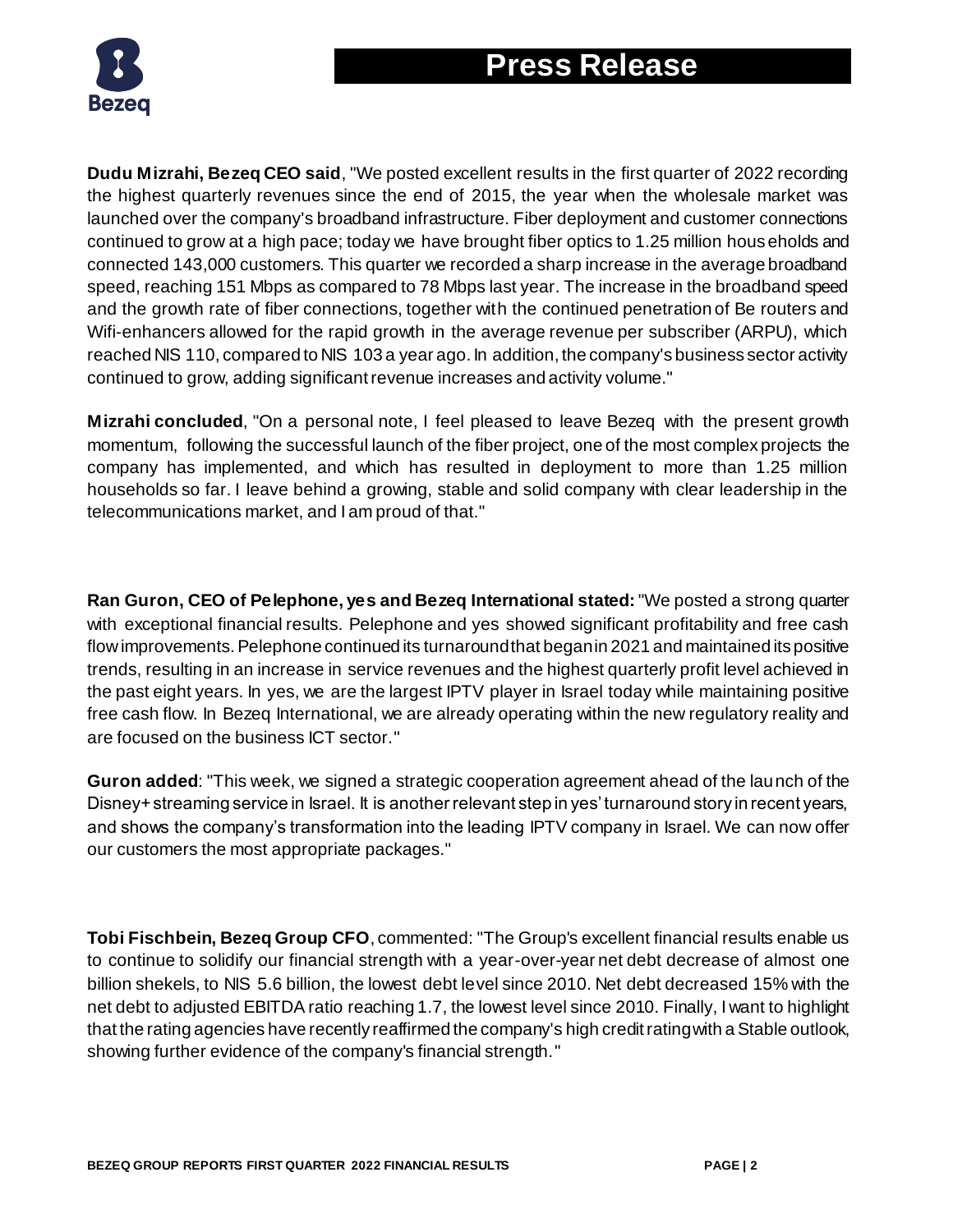

#### **Bezeq Group Results (Consolidated)**

| <b>Bezeq Group (consolidated)</b>   | Q1 2022 | Q1 2021        | % change   |
|-------------------------------------|---------|----------------|------------|
|                                     |         | (NIS millions) |            |
|                                     |         |                |            |
| Revenues                            | 2,255   | 2,221          | 1.5%       |
| Operating profit                    | 460     | 586            | (21.5%)    |
| <b>EBITDA</b>                       | 908     | 1,062          | (14.5%)    |
| Adjusted EBITDA <sup>1</sup>        | 958     | 918            | 4.4%       |
| Adjusted EBITDA margin              | 42.5%   | 41.3%          |            |
| Net profit                          | 282     | 408            | (30.9%)    |
| Adjusted net profit <sup>1</sup>    | 322     | 299            | 7.7%       |
| Diluted EPS (NIS)                   | 0.10    | 0.15           | (33.3%)    |
| Cash flow from operating activities | 1,096   | 700            | 56.6%      |
| Payments for investments            | 430     | 458            | $(6.1\%)$  |
| Free cash flow <sup>2</sup>         | 570     | 323            | 76.5%      |
| Net debt                            | 5,632   | 6,609          | $(14.8\%)$ |

Adjusted EBITDA and adjusted net profit exclude other operating income/expenses, net, one-time losses/gains from impairment/increase in value of assets and stock-based compensation

 $^{\rm 2}$  Free cash flow is defined as cash flow from operating activities less net payments for investments and leases

**Revenues** were NIS 2.26 billion, increasing 1.5% primarily due to increases in Bezeq Fixed-Line and Pelephone.

**Salary expenses** were NIS 474 million, down 1.3%, primarily due to decreases in Bezeq On-Line and Bezeq International, which were partially offset by an increase in Bezeq Fixed-Line.

**Operating expenses** were NIS 827 million, down 0.5%.

**Depreciation expenses** were NIS 448 million, down 5.9%, mainly due to decreases in the key group segments, which were partially offset by an increase in Bezeq Fixed-Line.

**Other operating expenses** amounted to NIS 46 million, compared to other operating income of NIS 152 million in the corresponding quarter. Other expenses were primarily impacted by an increase in expenses for legal claims compared to a decrease in the said expenses in the corresponding quarter in Bezeq Fixed-Line. In addition, the corresponding quarter included significant capital gains from the sale of real estate of NIS 125 million.

**Reported EBITDA**amounted to NIS 908 million, down 14.5%. **AdjustedEBITDA**was NIS 958 million, up 4.4% (Adjusted EBITDA margin of 42.5%) primarily due to revenue growth together with improved profitability in Pelephone.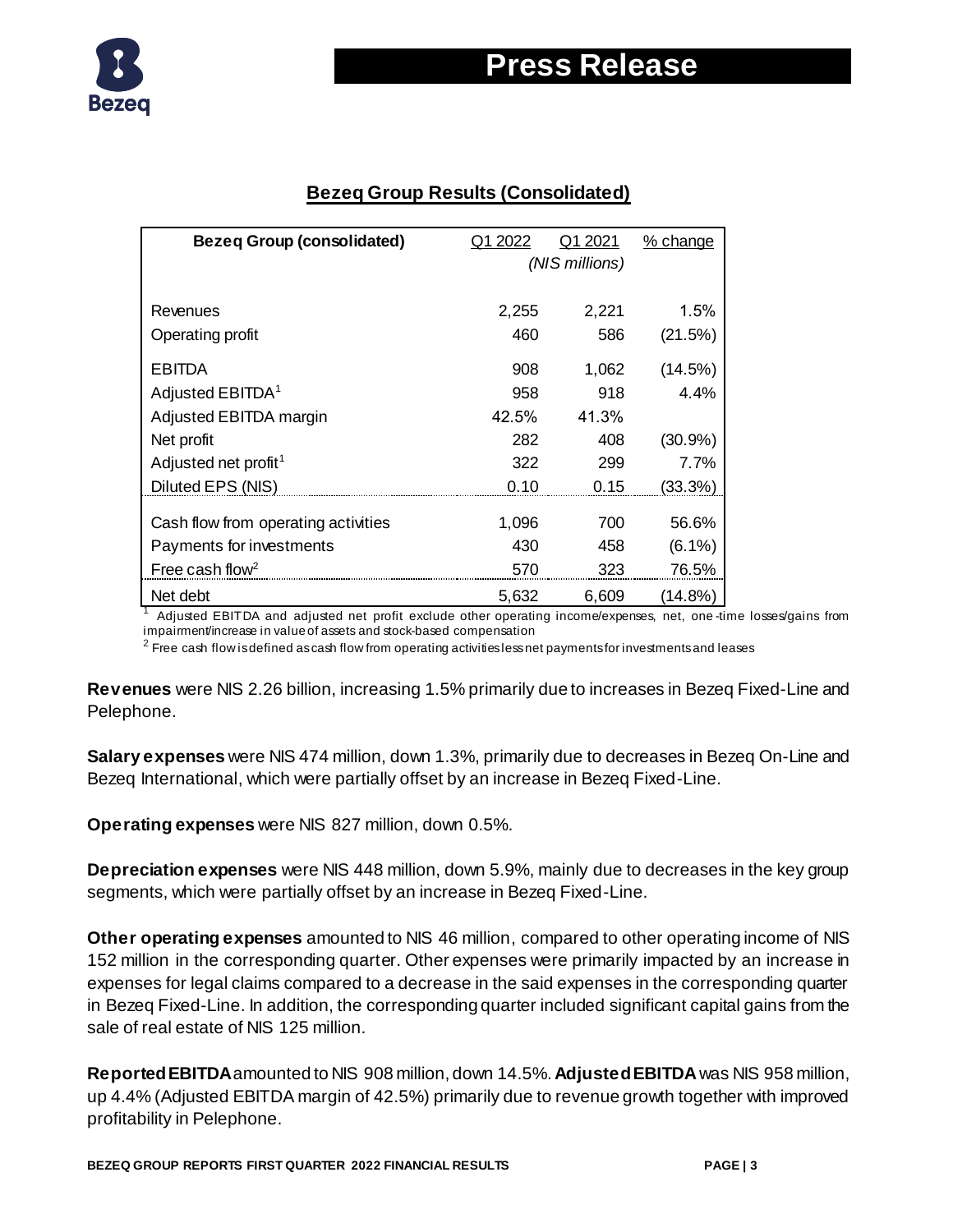



**Reported net profit** amounted to NIS 282 million, down 30.9%. **Adjusted net profit** was NIS 322 million, an increase of 7.7%.

**Free cash flow** was NIS 570 million, an increase of 76.5%, primarily due to timing differences related to working capital in Pelephone and Bezeq International.

**Net financial debt** of the Group amounted to NIS 5.63 billion as of March 31, 2022, compared to NIS 6.61 billion as of March 31, 2021. As of March 31, 2022, the Group's net financial debt to adjusted EBITDA ratio was 1.7, compared to 2.0 as of March 31, 2021.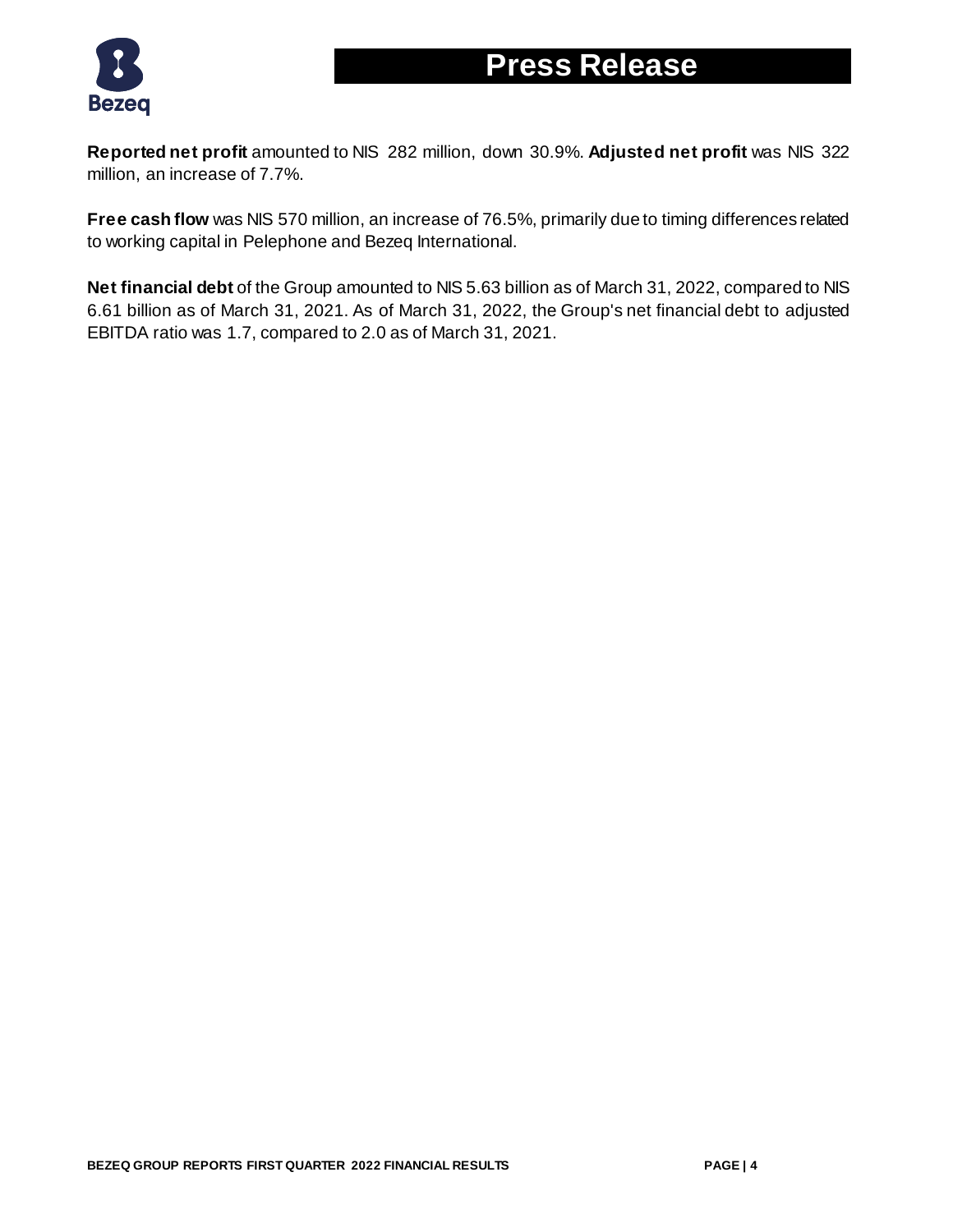



### **Bezeq Fixed-Line Results**

- Bezeq's fiber optic network already reached 1.25 million households in Israel with 143 thousand connected subscribers
- Revenues grew 4.0% due to a 9.0% increase in broadband Internet revenues and 6.7% higher transmission and data communication revenues. Other revenues increased 17.2% due to revenues from the Blue-Raman submarine cable system project with Google
- Retail broadband ARPU continued to grow and reached NIS 110 in the first quarter of 2022, mainly due to the uptake of fiber services, and the continued implementation of Bezeq's customer premises strategy through the increased penetration of Be routers and Wi-Fi enhancers

| Bezeq Fixed-Line - Financial data    | Q1 2022        | Q1 2021 | % change   |
|--------------------------------------|----------------|---------|------------|
|                                      | (NIS millions) |         |            |
| Total revenues                       | 1,096          | 1,054   | 4.0%       |
| <b>Broadband Internet revenues</b>   | 434            | 398     | $9.0\%$    |
| Telephony revenues                   | 220            | 242     | $(9.1\%)$  |
| Transmission and data revenues       | 286            | 268     | $6.7\%$    |
| Cloud & digital services revenues    | 81             | 82      | $(1.2\%)$  |
| Other revenues                       | 75             | 64      | 17.2%      |
| Operating profit                     | 386            | 593     | $(34.9\%)$ |
| <b>EBITDA</b>                        | 625            | 816     | $(23.4\%)$ |
| Adjusted EBITDA <sup>1</sup>         | 674            | 671     | 0.4%       |
| Adjusted EBITDA margin               | 61.5%          | 63.7%   |            |
| Net profit <sup>2</sup>              | 218            | 400     | (45.5%)    |
| Cash flows from operating activities | 634            | 510     | 24.3%      |
| Payments for investments (gross)     | 285            | 312     | $(8.7\%)$  |
| Free cash flow <sup>3</sup>          | 327            | 351     | (6.8%)     |

• Average broadband speed grew 94% year-over-year to 151 Mbps

 $1$  Excluding other operating income/expenses, net, one-time losses/gains from impairment/increase in value of assets and stock-based compensation

 $2$  Excluding share in profits/losses of equity-accounted investees

 $^{\rm 3}$  Free cash flow is defined as cash flow from operating activities less net payments for investments and leases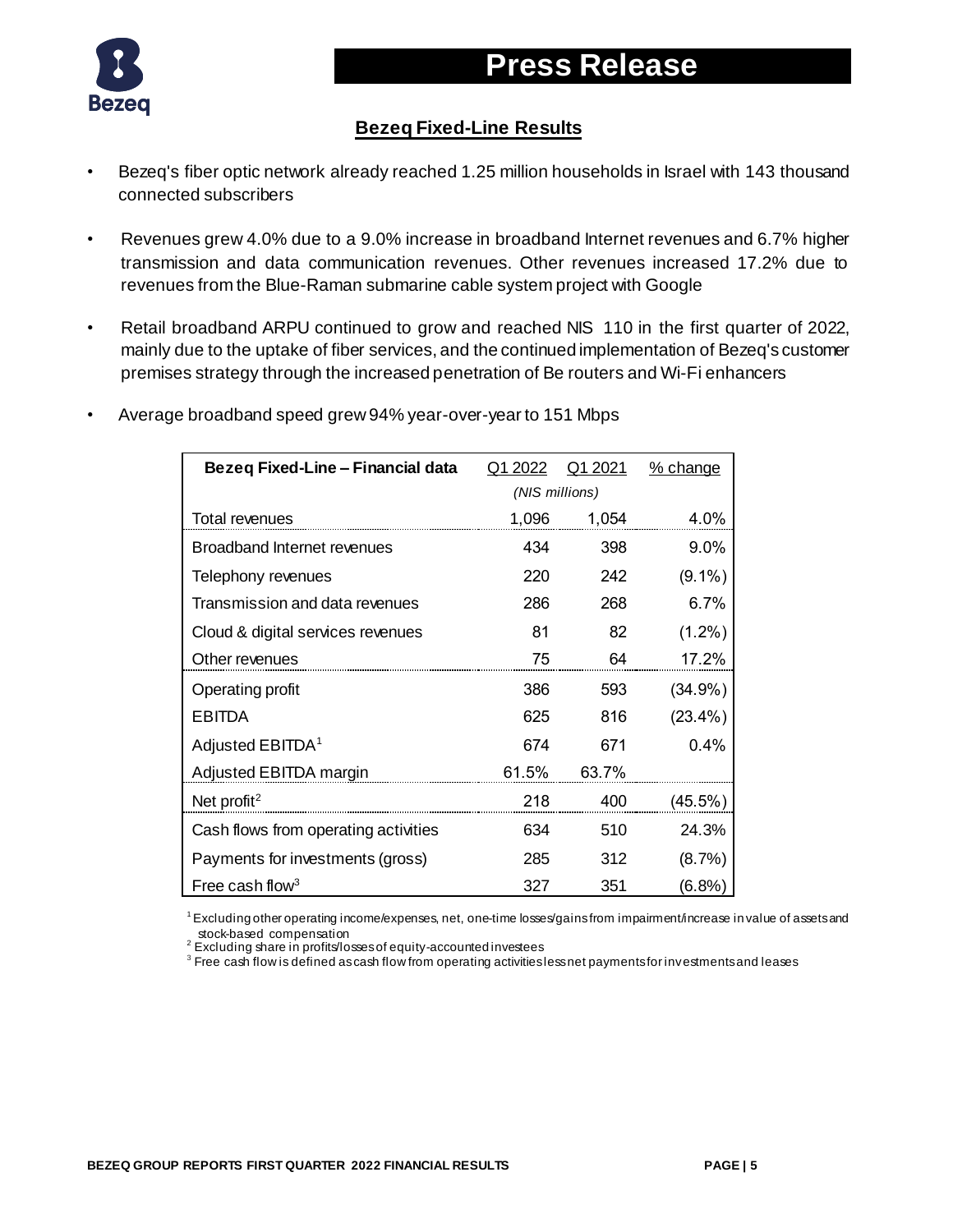

| <b>Bezeq Fixed-Line - KPIs</b>                                                                                                        | Q1 2022 | Q4 2021 | Q1 2021 |
|---------------------------------------------------------------------------------------------------------------------------------------|---------|---------|---------|
|                                                                                                                                       |         |         |         |
| Total broadband Internet lines (retail and wholesale,<br>end of the period, in thousands) <sup>1</sup>                                | 1,519   | 1,524   | 1,540   |
| Retail broadband Internet lines (end of the period, in<br>thousands $)^1$                                                             | 1,024   | 1,023   | 1,001   |
| Wholesale broadband Internet lines (end of the period,<br>in thousands) <sup>1</sup>                                                  | 495     | 501     | 539     |
| Fiber optics deployed - Homes passed (end of the<br>period, in thousands)<br>Fiber optic subscribers connected (end of the period, in | 1,193   | 1,064   | 310     |
| thousands)<br>Average monthly revenue per broadband Internet                                                                          | 124     | 84      |         |
| subscriber (NIS) - Retail <sup>2</sup>                                                                                                | 110     | 109     | 103     |
| Average broadband speed per subscriber (Mbps)                                                                                         | 151     | 130     | 78      |
| Active telephony subscriber lines (end of the period, in<br>thousands) $3$                                                            | 1,563   | 1,583   | 1,630   |
| Average monthly revenue per line (NIS) $4$                                                                                            | 47      | 46      | 49      |
| Churn rate $(%)^5$                                                                                                                    | 3.0%    | 2.8%    | 2.8%    |
| Outgoing minutes (millions)                                                                                                           | 801     | 811     | 965     |
| Incoming minutes (millions)                                                                                                           | 1,058   | 1,096   | 1,284   |

<sup>1</sup> The total number of broadband Internet lines includes retail and wholesale lines. Retail - direct Internet subscriber of the Company; Wholesale - Internet line through Bezeq's wholesale service for telecom operators.

 $2$  ARPU - Revenues from retail broadband Internet services divided by the average number of retail subscribers in the period.

3 Inactive subscribers are those whose lines have been physically disconnected (except for a subscriber who did not pay his b alance due to the Company in the first three months of collection proceedings).<br><sup>4</sup> Besed as avaining lineafarthe pariad

Based on average lines for the period.

<sup>5</sup> Churn rate is calculated according to the number of telephone subscribers who have disconnected from the Company's services d uring the period divided by the average number of telephone subscribers during the period.

**Revenues** increased 4.0% to NIS 1.1 billion, the highest since the end of 2015. The increase was due to growth in broadband Internet services, transmission & data communications, as well as other revenues, which were partially offset by the continued decrease in telephony revenues.

**Salary expenses** were NIS 246 million, up 5.6% due to the recruitment of employees for the fiber project, among other factors.

**Operating expenses** were NIS 178 million, an increase of 14.8%, primarily driven by an increase in sub-contractor expenses and equipment expenses in-line with the increase in revenues due to the deployment of fiber, among other factors.

**Depreciation expenses** were NIS 239 million, up 7.2%, driven by the increase in CapEx, among other factors.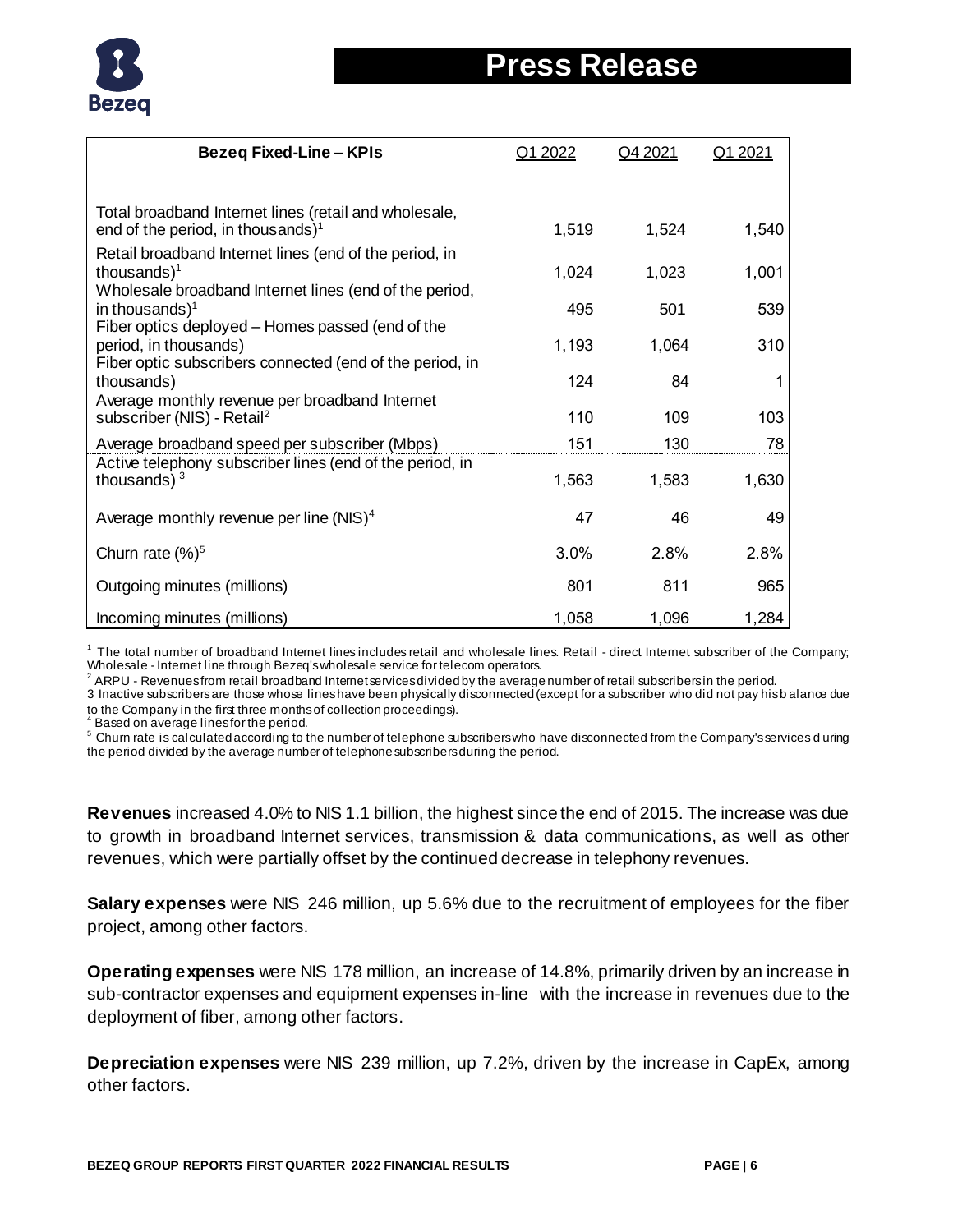



**Other operating expenses** amounted to NIS 47 million, compared to other operating income of NIS 150 million in the corresponding quarter. Other expenses were impacted by an increase in expenses for legal claims compared to a decrease in the said expenses in the corresponding quarter. In addition, the corresponding quarter included significant capital gains from the sale of a real estate of NIS 125 million.

**Reported EBITDA** was NIS 625 million, down 23.4%. **Adjusted EBITDA** was NIS 674 million (EBITDA margin of 61.5%), an increase of 0.4%.

**Net profit** was NIS 218 million, down 45.5%. **Adjusted Net Profit** was NIS 256 million, down 11.7%. The decrease was primarily due to the aforementioned changes in expenses and a 38.2% increase in financing expenses primarily due to CPI-linkage differences and one-time fees for the early repayment of debt, partially offset by financing income from employee benefits.

**Free cash flow** was NIS 327 million, down 6.8%, due to significant proceeds from the sale of real estate in the corresponding quarter.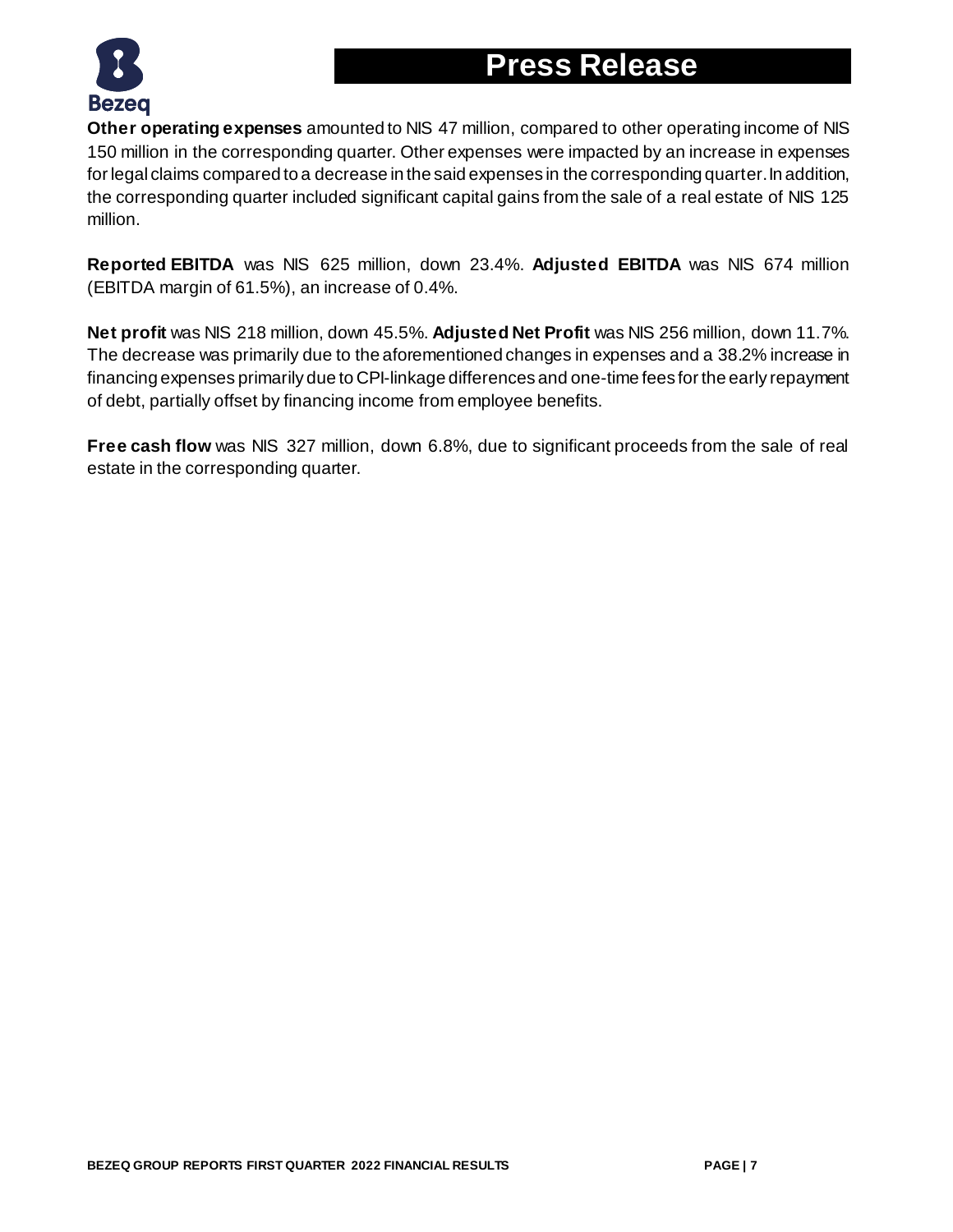

## **Press Release**

### **Pelephone Results**

#### **Pelephone posted excellent results with the highest revenues from services since 2019, net profit growth of 7 times and an increase of NIS 200 million in free cash flow**

- Net profit grew 7 times to NIS 56 million, the highest quarterly profit recorded since 2014
- Revenues from services were the highest since 2019, reaching NIS 437 million, representing an increase of 11.5% year-over-year, the result was driven by a significant recovery in roaming revenues, growth in 5G plans and total subscribers
- Net subscribers grew by 7 thousand and the number of 5G subscribers reached 624 thousand as of today
- Free cash flow improved over NIS 200 million on a year-over-year basis, reaching NIS 145 million compared to NIS negative free cash flow of NIS 59 million in the corresponding quarter
- ARPU in Q1 2022 increased by NIS 4 on a year-over-year basis to NIS 57, a year-over-year increase of 7.5% and a quarter-over-quarter increase of 3.6%

| Pelephone - Financial data           | Q1 2022        | Q1 2021 | % change |
|--------------------------------------|----------------|---------|----------|
|                                      | (NIS millions) |         |          |
|                                      |                |         |          |
| Total revenues                       | 600            | 570     | 5.3%     |
| Service revenues                     | 437            | 392     | 11.5%    |
| Equipment revenues                   | 163            | 178     | (8.4%)   |
| Operating profit (loss)              | 64             | (3)     |          |
| <b>EBITDA</b>                        | 186            | 139     | 33.8%    |
| Adjusted EBITDA <sup>1</sup>         | 185            | 140     | 32.1%    |
| Adjusted EBITDA margin               | 30.8%          | 24.6%   |          |
| Net profit (loss)                    | 56             | ጸ       | 600.0%   |
| Cash flows from operating activities | 278            | 72      | 286.1%   |
| Payments for investments (gross)     | 72             | 71      | 1.4%     |
| Free cash flow $2$                   | 145            | (59)    |          |

<sup>1</sup>Excluding other operating income/expenses, net, one-time losses/gains from impairment/increase in value of assets and stock-based compensation

 $^{\text{2}}$  Free cash flow is defined as cash flow from operating activities less net payments for investments and leases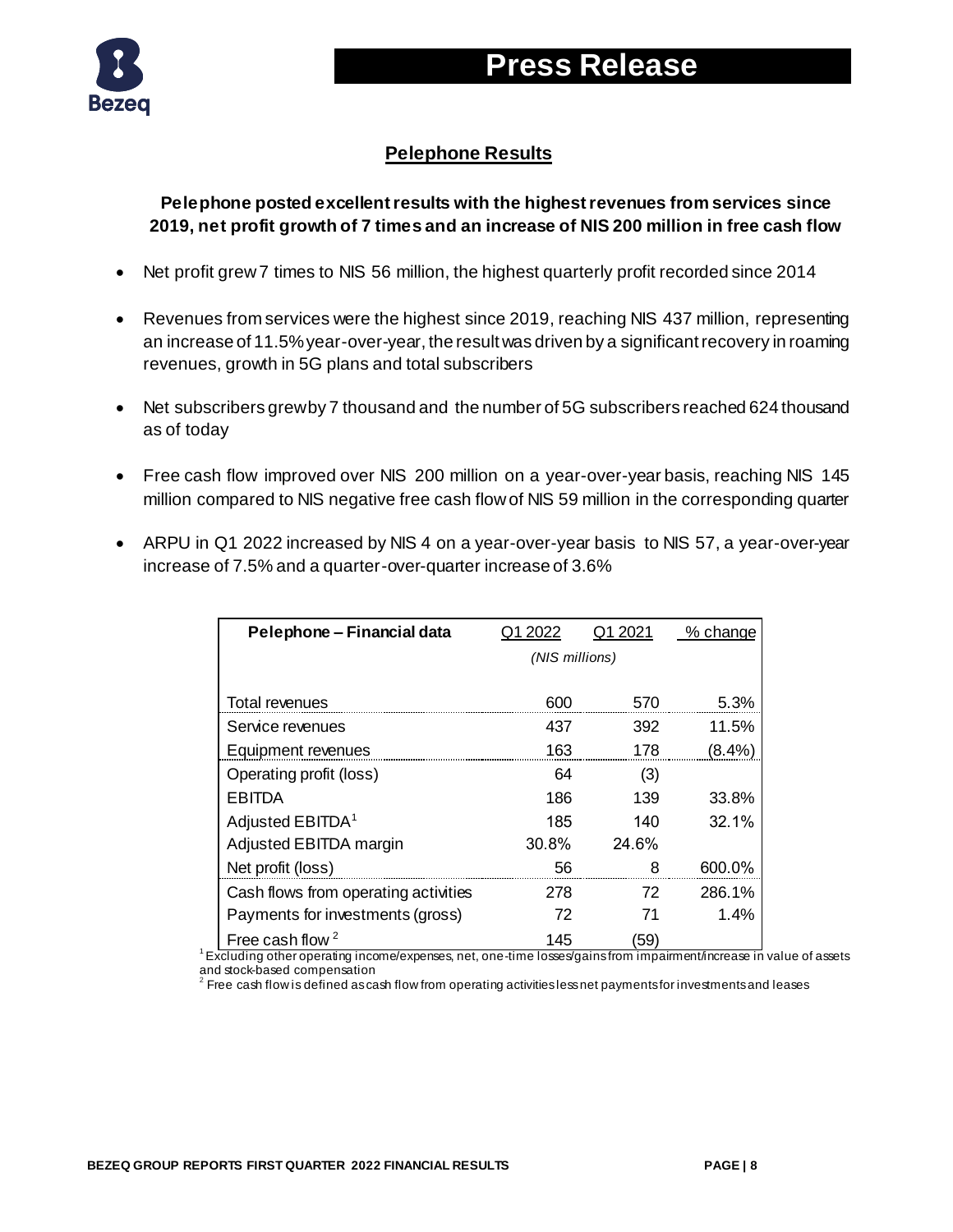

| Pelephone – KPIs                                                    | Q1 2022 | Q4 2021 | Q1 2021 |
|---------------------------------------------------------------------|---------|---------|---------|
| Total subscribers (end of the period, in thousands) <sup>1</sup>    | 2,583   | 2,576   | 2,492   |
| Postpaid subscribers (end of the period, in thousands) <sup>1</sup> | 2,093   | 2,096   | 2,030   |
| Prepaid subscribers (end of the period, in thousands) <sup>1</sup>  | 490     | 480     | 462     |
| Average revenue per user $(ARPU, NIS)^2$                            | 57      | 55      | 53      |
| Churn rate $3$                                                      | 6.8%    | 5.8%    | 5.8%    |

Subscriber data includes Pelephone subscribers (excluding subscribers of operators that Pelephone hosts on its network as well as IOT subscribers) and do not include inactive subscribers who are connected to Pelephone's services for six months or more. An inactive subscriber is one who in the past six months has not received at least one call, not made at least one call/SMS, did not take one Internet action nor paid for any Pelephone services. Prepaid subscribers are included in the list of active subscrib ers from the date on which the subscriber loaded his device, and are removed from the list of active subscribers if he makes no outgoing use of his device f or six months or more. A customer may have more than one subscriber line. Subscriber data includes subscribers who use different services (such as data for car media systems), and whose average revenue is significantly lower than other subscribers.

 $2$  Average monthly revenue per subscriber (postpaid and prepaid) is calculated by dividing the average monthly revenue from cellular services, both from Pelephone subscribers and from other communications operators, including revenues from cellular operators who use Pelephone's network, and repair and warranty services in the period by average Pelephone active subscribers in the same period.

 $3$ Churn rate is calculated according to the proportion of subscribers who have disconnected from Pelephone's services and subscribers who have become inactive during the period divided by the total number of average active subscribers during the period.

**Total revenues** were NIS 600 million, an increase of 5.3%. **Revenues from services** were NIS 437 million, up 11.5%, primarily due to an increase in roaming revenues, as well as growth in 5G plans and total subscribers.

**Revenues from equipment sales** were NIS 163 million, down 8.4%, primarily due to the change in the mix of handset sales in light of the different launch dates of new handset models.

**Operating expenses** were NIS 537 million, down 6.3%.

**Reported EBITDA**was NIS 186 million, up 33.8%. **Adjusted EBITDA** was NIS 185 million (Adjusted EBITDA margin of 30.8%), an increase of 32.1%.

**Net profit** was NIS 56 million, compared to NIS 8 million in the corresponding quarter.

**Free cash flow** was NIS 145 million, compared to a negative free cash flow of NIS 59 million in the corresponding quarter. The increase was primarily due to timing differences related to customer debt collection due to employee sanctions in the second half of 2021.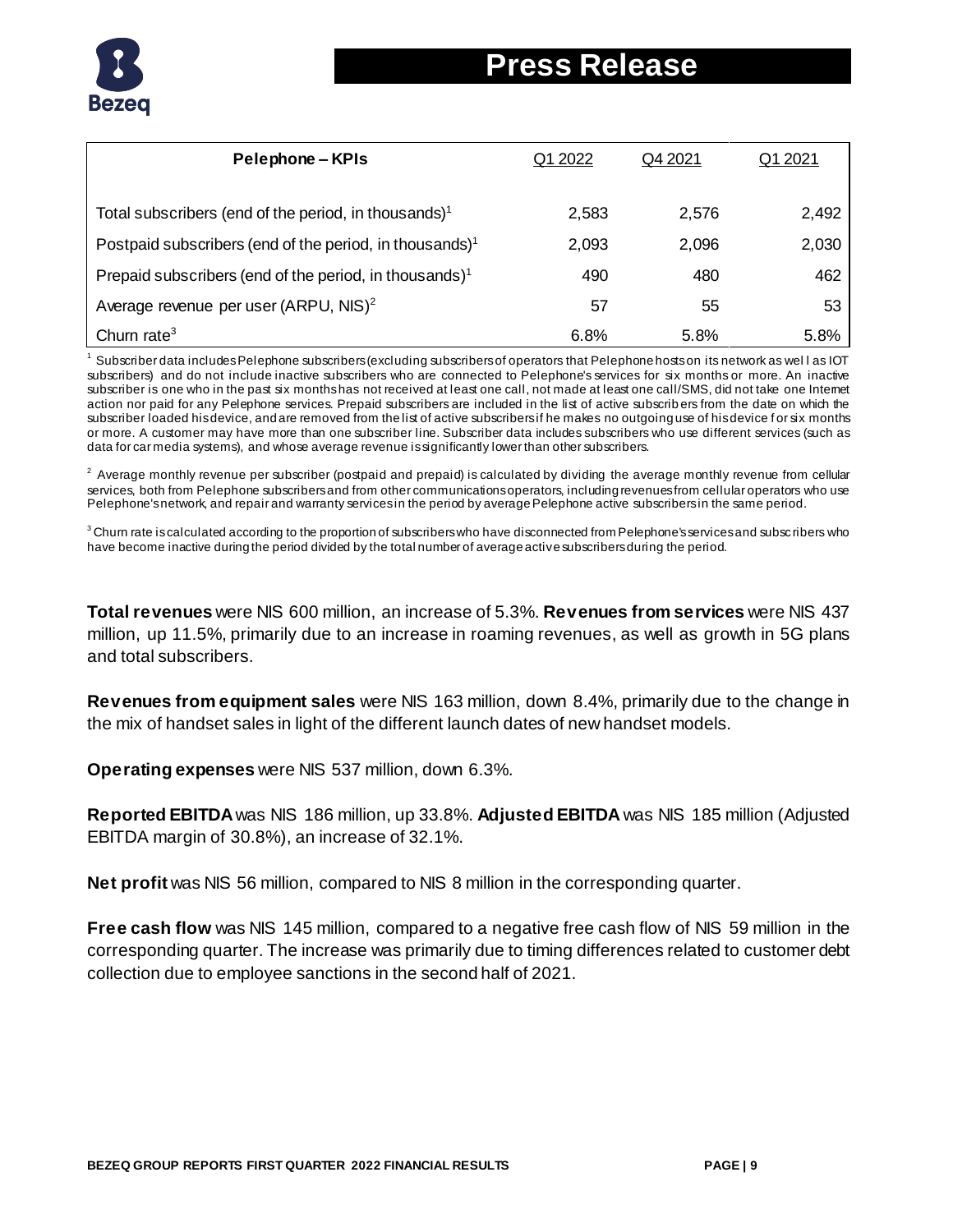



#### **yes Results**

#### **yes is Israel's largest IPTV operator with 265 thousand IP subscribers, of which 91 thousand are STINGTV subscribers; continued positive free cash flow**

- yes is now the largest IPTV operator in Israel with 265 thousand subscribers
- Net subscribers grew for the sixth consecutive quarter. In Q1 2022, net subscriber adds totaled one thousand; 47% of the total subscribers are IP customers, of which 91 thousand are STINGTV customers
- Reported net profit was NIS 10 million compared to break-even in the corresponding quarter. EBITDA increased 9.1% year-over-year to NIS 60 million
- Free cash flow grew to NIS 26 million from NIS 13 million in the corresponding quarter
- ARPU in Q1 2022 was NIS 186

| yes-Financial data                                                  | Q1 2022 | Q1 2021        | % change |
|---------------------------------------------------------------------|---------|----------------|----------|
|                                                                     |         | (NIS millions) |          |
|                                                                     |         |                |          |
| Revenues                                                            | 316     | 315            | 0.3%     |
| Operating profit                                                    | 10      | (6)            |          |
| EBITDA                                                              | 60      | 55             | 9.1%     |
| Adjusted EBITDA <sup>1</sup>                                        | 60      | 53             | 13.2%    |
| Adjusted EBITDA margin                                              | 19.0%   | 16.8%          |          |
| Net profit                                                          | 10      |                |          |
| Cash flows from operating<br>activities<br>Payments for investments | 78      | 62             | 25.8%    |
| (gross)                                                             | 47      | 43             | 9.3%     |
| Free cash flow <sup>2</sup>                                         | 26      | 13             | 100%     |

Fxcluding other operating income/expenses, net, one-time losses/gains from impairment/increase in value of assets and stock-based compensation

 $^{\rm 2}$  Free cash flow is defined as cash flow from operating activities less net payments for investments and leases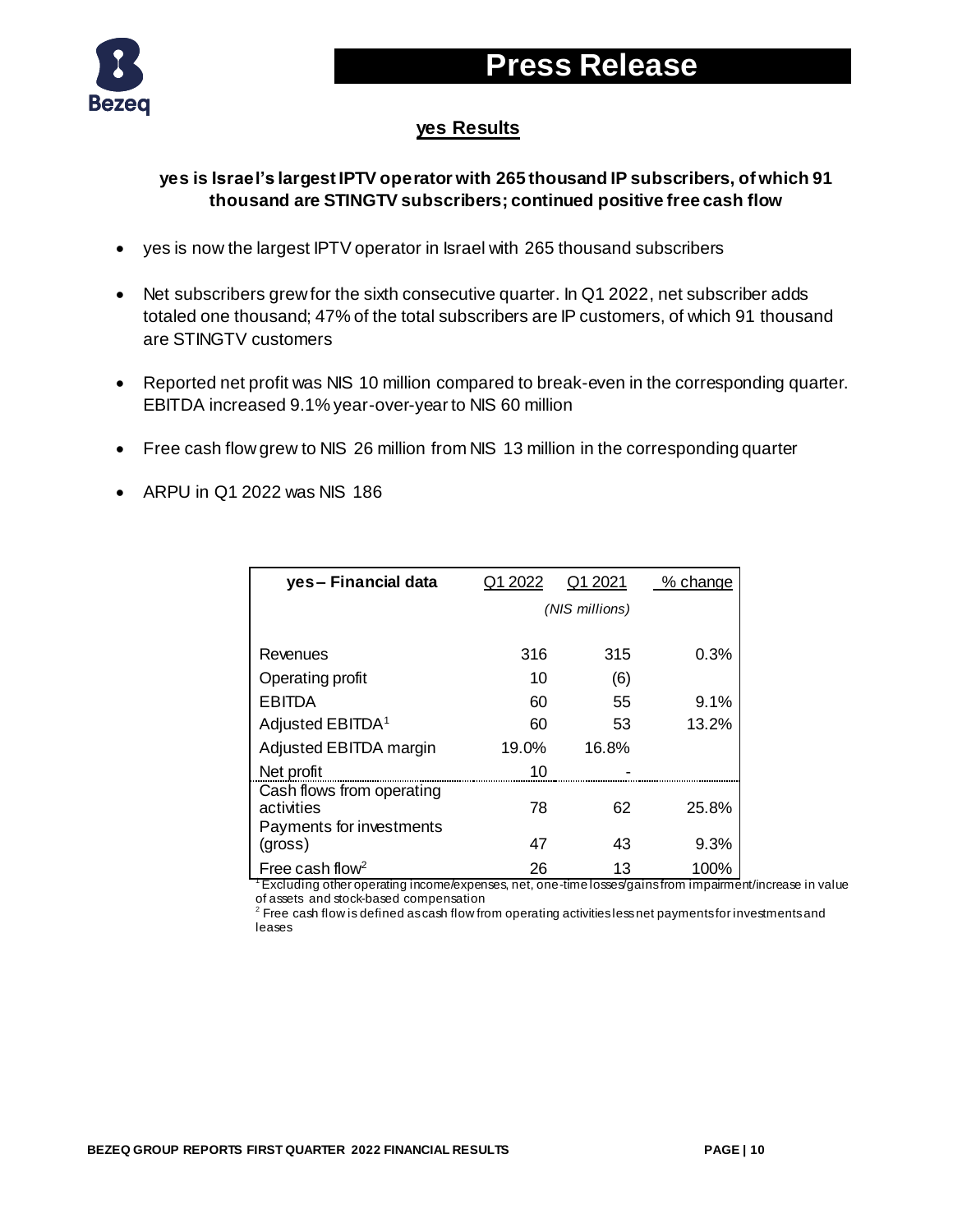

| yes – KPIs                                                                    | Q1 2022 | Q4 2021 | Q1 2021 |
|-------------------------------------------------------------------------------|---------|---------|---------|
|                                                                               |         |         |         |
| Total number of subscribers (end of the<br>period, in thousands) <sup>1</sup> | 564     | 563     | 559     |
| IP subscribers <sup>2</sup>                                                   | 253     | 226     | 147     |
| Average revenue per user (ARPU, NIS) <sup>3</sup>                             | 186     | 190     | 187     |
| Churn rate $(\%)^4$                                                           | 3.7%    | 3.4%    | 4.3%    |

<sup>1</sup> Subscriber – one household or small business customer. For a business customer with numerous set-top boxes (such as a hotel, kibbutz or gym), the number of subscribers is standardized. The number of business customers that are not small businesses, is calcul ated by dividing the total payment received from all the business customers that are not small businesses by the average revenue per small business customer, which is determined once every period.

 $2$ The rate of yes subscribers using yes+ and STINGTV services broadcast via the Internet is approximately 47% of all yes subscribers as of the date of approval of the reports. This rate includes subscribers who also use satellite services at the same time.

<sup>3</sup> ARPU includestotal yes revenues (excluding the sale of content to external broadcasters and revenues from terminal equipment) divided by average subscribers for the period.

<sup>4</sup> Churn rate - the number of yes subscribers who left yes during the period divided by the average number of registered yes subscribers for the period.

**Revenues** were NIS 316 million, an increase of NIS 1 million compared to the corresponding quarter.

**Operating expenses** were NIS 306 million, down 4.7%.

**Reported EBITDA** was NIS 60 million, an increase of 9.1%. **Adjusted EBITDA** was NIS 60 million (Adjusted EBITDA margin of 19.0%), an increase of 13.2%.

**Net profit** was NIS 10 million, compared to break-even in the corresponding quarter.

**Free cash flow** was NIS 26 million, an increase of 100%, primarily due to changes in working capital.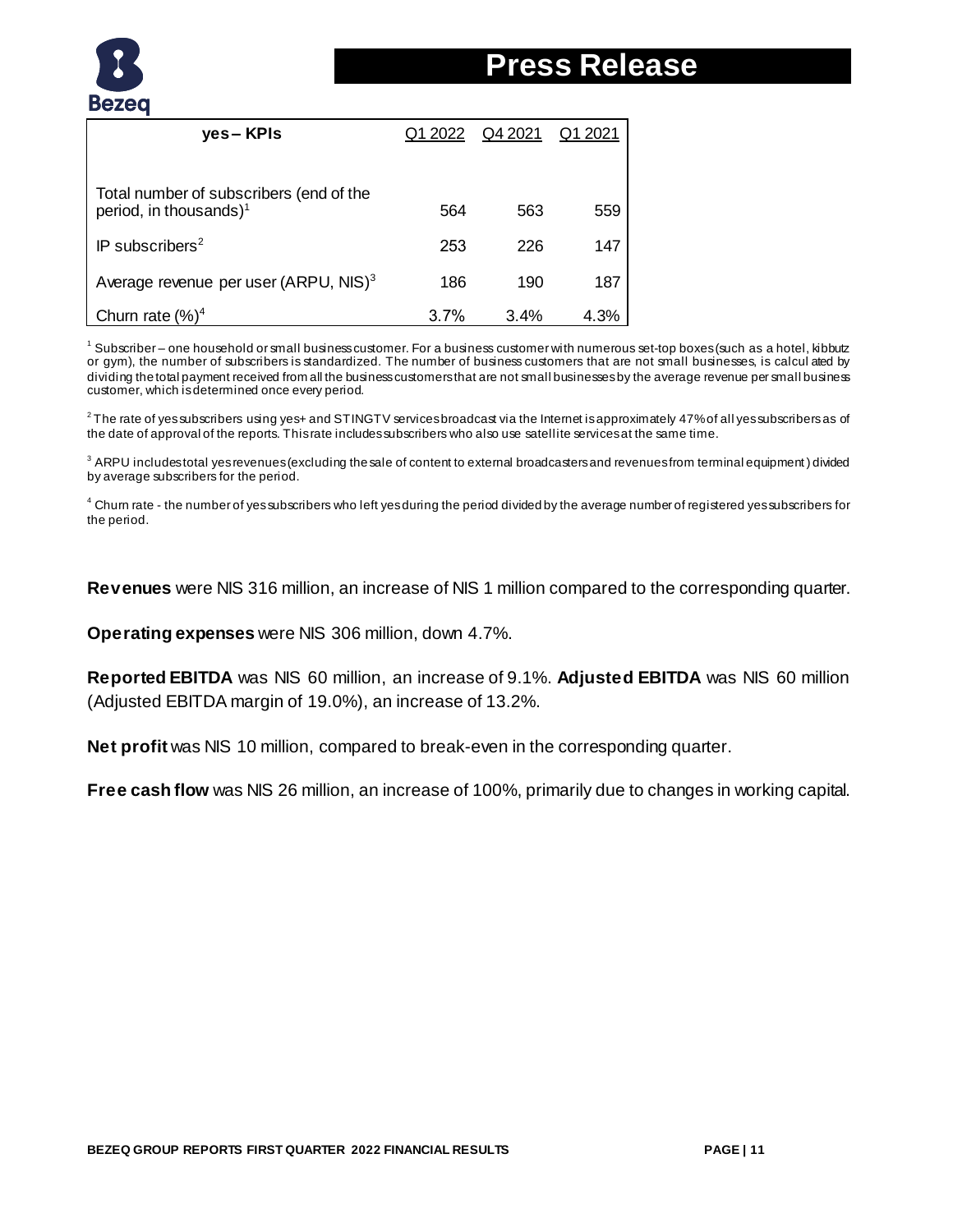

#### **Bezeq International Results**

**Bezeq International continues to grow in business services with an increase in cloud activity, business applications and data centers in a growing and developing market**

- Revenues amounted to NIS 307 million, a 1.6% decrease
- Net loss was NIS 5 million compared to NIS 8 million in the corresponding quarter
- Free cash flow of NIS 77 million compared to NIS 23 million a year ago
- Continued growth in cloud activity and server farms in growing and developing markets

| Bezeg International - Financial data | Q1 2022        | Q1 2021          | % change   |  |
|--------------------------------------|----------------|------------------|------------|--|
|                                      | (NIS millions) |                  |            |  |
|                                      |                |                  |            |  |
| Revenues                             | 307            | 312              | $(1.6\%)$  |  |
| Operating profit                     | (4)            | (8)              | 50.0%      |  |
| <b>EBITDA</b>                        | 34             | 41               | $(17.1\%)$ |  |
| Adjusted EBITDA <sup>1</sup>         | 35             | 42               | (16.7%)    |  |
| Adjusted EBITDA margin               | 11.4%          | 13.5%            |            |  |
| Net profit                           | (5)            | $\left(8\right)$ | 37.5%      |  |
| Cash flows from operating activities | 112            | 61               | 83.6%      |  |
| Payments for investments (gross)     | 26             | 30               | $(13.3\%)$ |  |
| Free cash flow <sup>2</sup>          |                | 23               | 234.8%     |  |

 $1$  Excluding other operating income/expenses, net, one-time losses/gains from impairment/increase in value of assets and stock-based compensation

 $^{\rm 2}$  Free cash flow is defined as cash flow from operating activities less net payments for investments and leases compensation

**Revenues** were NIS 307 million, down 1.6%, primarily due to a decrease in revenues from the sale of communication equipment to businesses as a result of the supply chain delays worldwide, together with lower Internet revenues. The decrease was partially offset by an increase in revenues from business services.

**Operating expenses** were NIS 310 million, down 3.2%, primarily due to a decrease in salary expenses as well as expenses relating to the sale of communication equipment to businesses.

**EBITDA** amounted to NIS 34 million, down 17.1%. **Adjusted EBITDA** was NIS 35 million (Adjusted EBITDA margin of 11.4%), down 16.7%.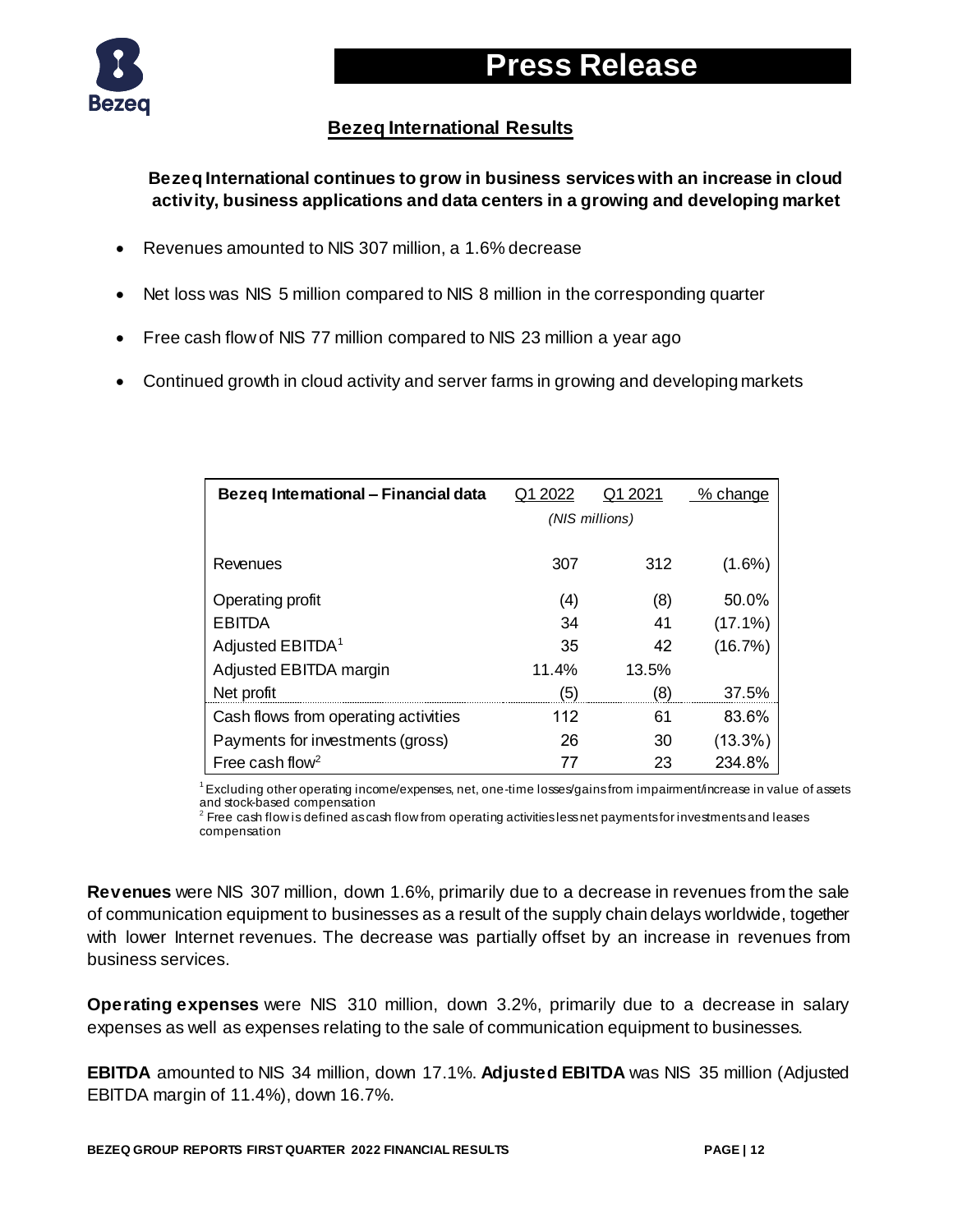

**Net loss** was NIS 5 million, compared to NIS 8 million in the corresponding quarter.

**Free cash flow** was NIS 77 million, representing an increase of 234.8%, primarily due to changes in working capital related to delays in customer debt collection in the fourth quarter of 2021 due to employee sanctions, as well as increased trade payable balances.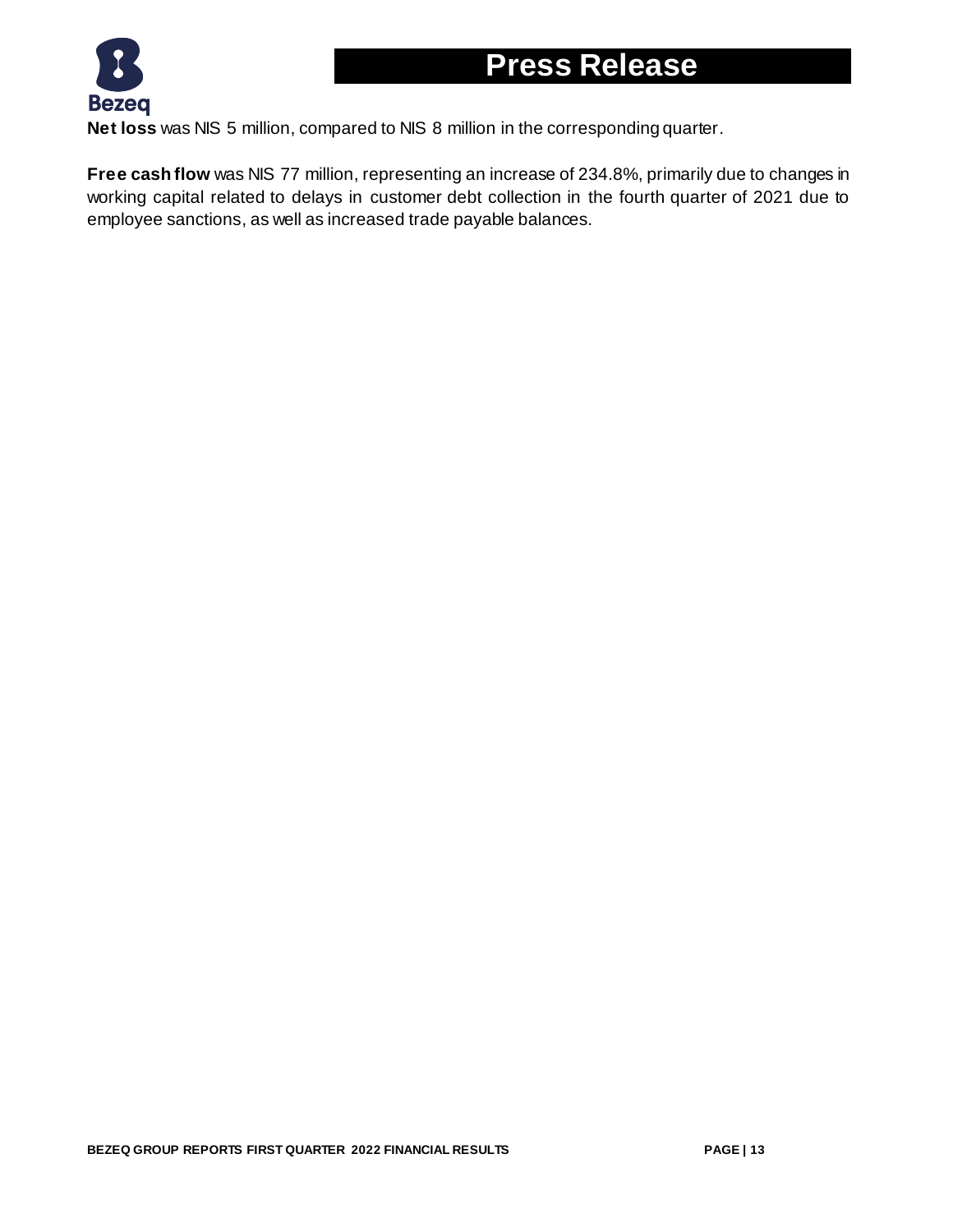

#### **Conference Call & Webcast Information**

Bezeq will conduct its First Quarter Earnings 2022 webcast call on Tuesday, May 24, 2022, at 8:00 AM EST /3:00 PM Israel time, hosted by Mr. Gil Sharon, Bezeq's Chairman, Mr. Dudu Mizrahi, Bezeq's CEO, Mr. Ran Guron, CEO of Pelephone, yes and Bezeq International, and Mr. Tobi Fischbein, Bezeq's Chief Financial Officer. Participants are invited to join the webcast by clicking [https://yooki](https://yooki-co-il.zoom.us/j/83470591219?pwd=rwe19jCZvC0le18JmuOUGsDGaDiH_G.1)[co-il.zoom.us/j/83470591219?pwd=rwe19jCZvC0le18JmuOUGsDGaDiH\\_G.1](https://yooki-co-il.zoom.us/j/83470591219?pwd=rwe19jCZvC0le18JmuOUGsDGaDiH_G.1)

#### **About "Bezeq" The Israel Telecommunication Corp.**

Bezeq, Israel's leading telecommunications service provider, was established in 1984. The Company has led Israel into the new era of communications by focusing on the most advanced technologies and services. Bezeq and its subsidiaries offer a full range of telecommunications services, including domestic and international cellular phone services, broadband Internet, other data communications, cloud and digital services, satellite and Internet-based multi-channel TV, and corporate networks.

For more information about Bezeq, please visit the corporate website a[t http://ir.bezeq.co.il](http://ir.bezeq.co.il/).

*This press release contains partial information from the public reports of Bezeq under the Israeli Securities Law 5728-1968 (the "Securities Law"), which reports can be accessed at the Israeli Securities Authority's website[, www.magna.isa.gov.il.](http://www.magna.isa.gov.il/) A review of this press release is not a substitute for a review of the detailed reports of Bezeq under the Securities Law and is not meant to replace or qualify them; rather, the press release is prepared merely for the convenience of the reader, with the understanding that the detailed reports are being reviewed simultaneously. No representation is made regarding the accuracy or completeness of the information contained herein.* 

*This press release does not constitute an offer or invitation to purchase or subscribe to any securities. Neither this presentation nor anything contained herein shall form the basis of or be relied upon in connection with any contract or commitment whatsoever.*

#### **Investor Relations Contact: Media Relations Contact:**

Mr. Naftali Sternlicht Mr. Guy Hadass Bezeq Bezeq Phone: +972-2-539-5441 Phone: +972-3-626-2600 Email: ir@bezeq.co.il Email: pr@bezeq.co.il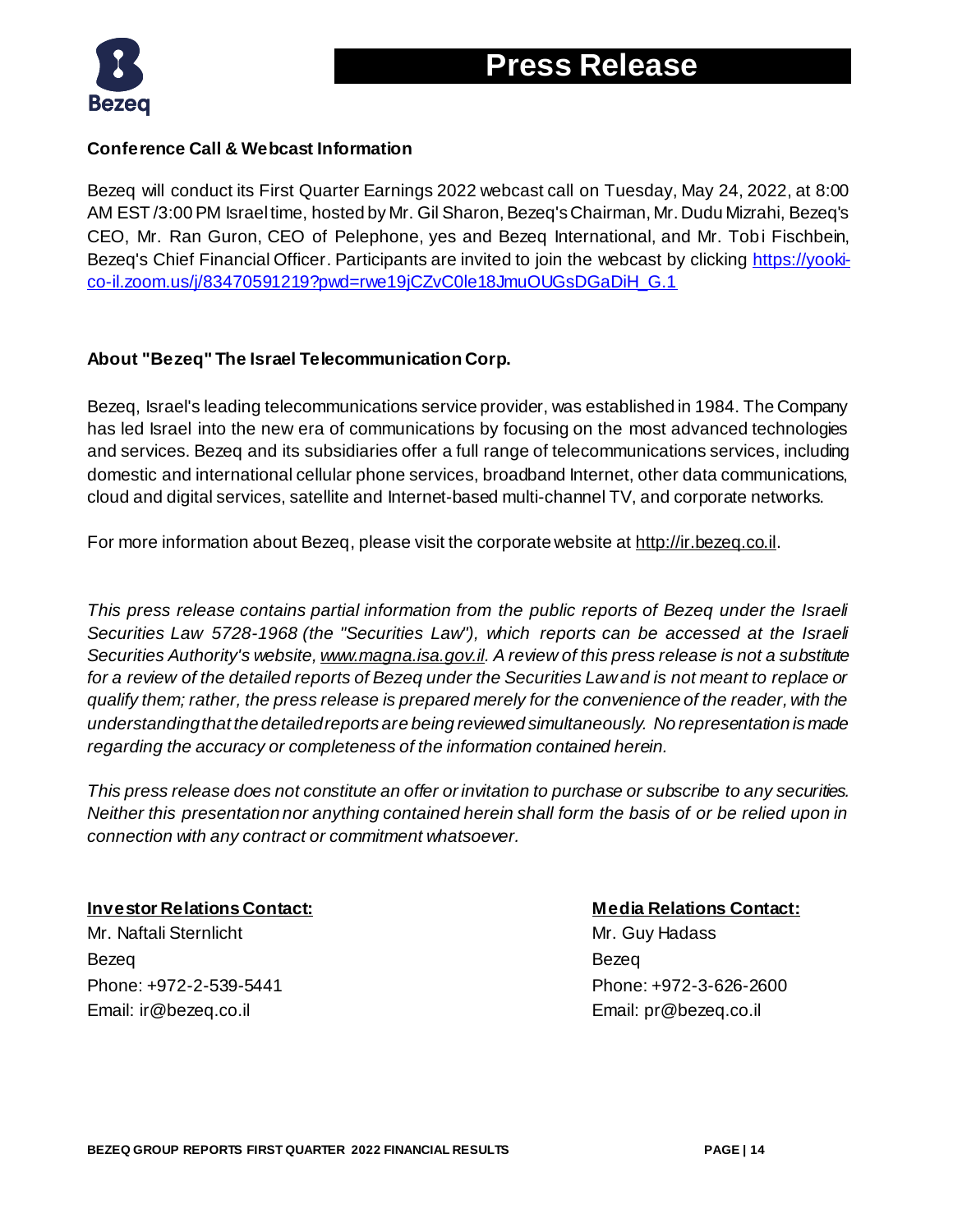

#### **Condensed Consolidated Interim Statements of Income**

|                                                       | Three months ended<br>March 31 | Year ended<br>December 31 |                    |
|-------------------------------------------------------|--------------------------------|---------------------------|--------------------|
|                                                       | 2022                           | 2021                      | 2021               |
|                                                       | (Unaudited)                    | (Unaudited)               | (Audited)          |
|                                                       | <b>NIS million</b>             | <b>NIS million</b>        | <b>NIS million</b> |
| <b>Revenues</b>                                       | 2,255                          | 2,221                     | 8,821              |
| <b>Costs of activity</b>                              |                                |                           |                    |
| General and operating expenses                        | 827                            | 831                       | 3,257              |
| <b>Salaries</b>                                       | 474                            | 480                       | 1,882              |
| Depreciation, amortization, and<br>impairment losses  | 448                            | 476                       | 1,889              |
| Other operating expenses (income), net                | 46                             | (152)                     | (77)               |
| <b>Total operating expenses</b>                       | 1,795                          | 1,635                     | 6,951              |
|                                                       |                                |                           |                    |
| <b>Operating profit</b>                               | 460                            | 586                       | 1,870              |
| <b>Financing expenses (income)</b>                    |                                |                           |                    |
| Financing expenses                                    | 119                            | 77                        | 349                |
| Financing income                                      | (34)                           | (26)                      | (44)               |
| Financing expenses, net                               | 85                             | 51                        | 305                |
| Profit before income tax                              |                                |                           |                    |
|                                                       | 375                            | 535                       | 1,565              |
| Income tax                                            | 93                             | 127                       | 382                |
| Profit for the period                                 | 282                            | 408                       | 1,183              |
| Basic and diluted earnings per share<br>$(in$ NIS $)$ | 0.10                           | 0.15                      | 0.43               |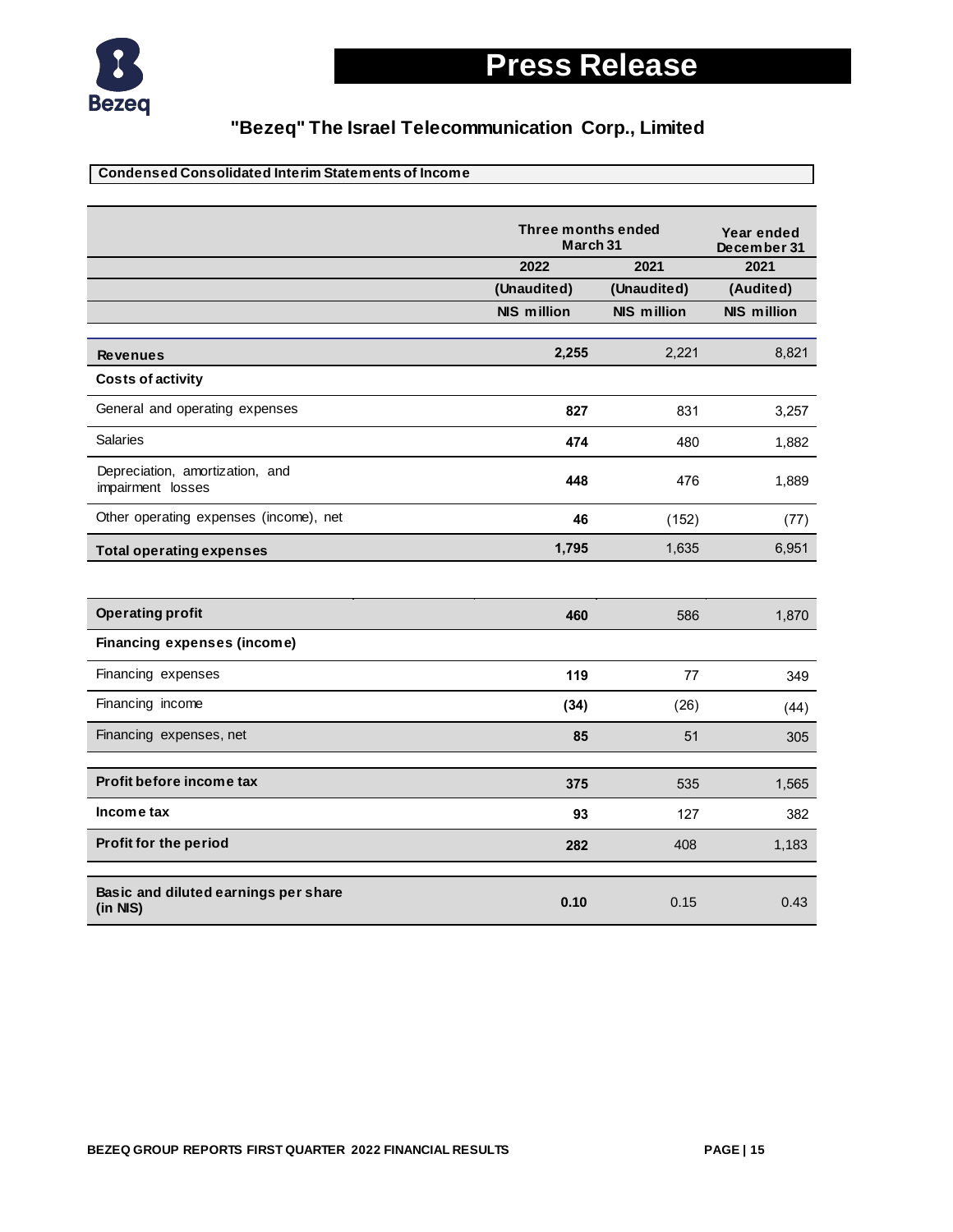

# **Press Release**

| <b>Condensed Consolidated Interim Statements of Financial Position</b> |                                  |                                  |                                   |
|------------------------------------------------------------------------|----------------------------------|----------------------------------|-----------------------------------|
|                                                                        | March 31,<br>2022<br>(Unaudited) | March 31.<br>2021<br>(Unaudited) | December 31,<br>2021<br>(Audited) |
| <b>Assets</b>                                                          | <b>NIS million</b>               | <b>NIS million</b>               | <b>NIS million</b>                |
| Cash and cash equivalents                                              | 1,226                            | 1,124                            | 973                               |
| <b>Investments</b>                                                     | 865                              | 663                              | 954                               |
| Trade receivables                                                      | 1,593                            | 1,648                            | 1,859                             |
| Other receivables                                                      | 400                              | 209                              | 279                               |
| Inventory                                                              | 108                              | 87                               | 74                                |
| Assets held for sale                                                   | ۰                                | 2                                |                                   |
| <b>Total current assets</b>                                            | 4,192                            | 3,733                            | 4,139                             |
|                                                                        |                                  |                                  |                                   |
| Trade and other receivables                                            | 431                              | 512                              | 433                               |
| Broadcasting rights                                                    | 62                               | 62                               | 60                                |
| Right-of-use assets                                                    | 1,816                            | 1,735                            | 1,828                             |
| <b>Fixed assets</b>                                                    | 6,400                            | 6,182                            | 6,312                             |
| Intangible assets                                                      | 931                              | 937                              | 912                               |
| Deferred expenses and non-current investments                          | 235                              | 330                              | 226                               |
| Deferred tax assets                                                    |                                  | 57                               | 24                                |
| <b>Total non-current assets</b>                                        | 9,875                            | 9,815                            | 9,795                             |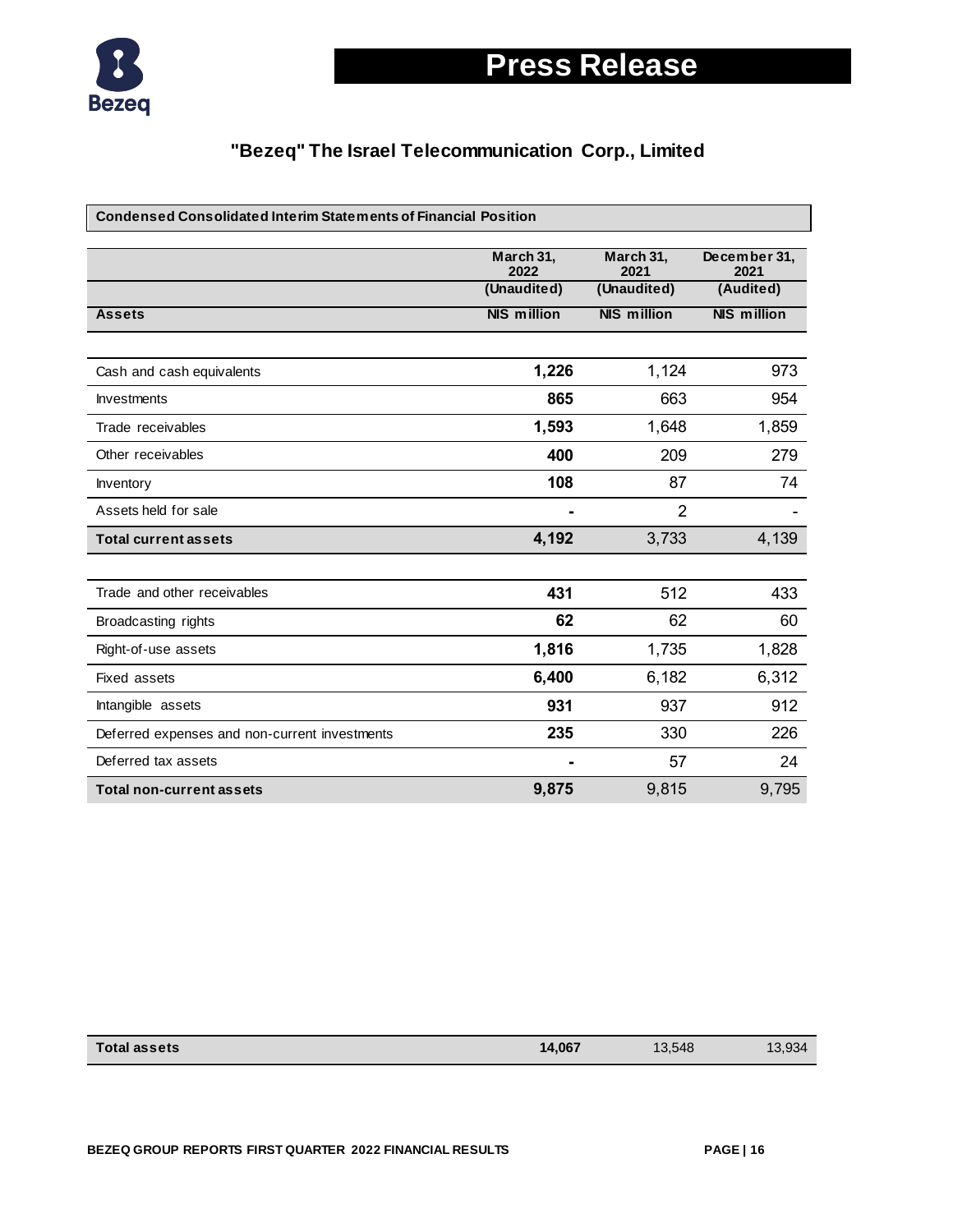

# **Press Release**

| <b>Condensed Consolidated Interim Statements of Financial Position (Contd.)</b> |                                  |                                  |                                   |  |
|---------------------------------------------------------------------------------|----------------------------------|----------------------------------|-----------------------------------|--|
|                                                                                 | March 31,<br>2022<br>(Unaudited) | March 31,<br>2021<br>(Unaudited) | December 31,<br>2021<br>(Audited) |  |
| <b>Liabilities and equity</b>                                                   | <b>NIS million</b>               | <b>NIS million</b>               | <b>NIS million</b>                |  |
|                                                                                 |                                  |                                  |                                   |  |
| Debentures, loans and borrowings                                                | 949                              | 785                              | 980                               |  |
| Current maturities of liabilities for leases                                    | 449                              | 402                              | 466                               |  |
| Trade and other payables                                                        | 1,915                            | 1,793                            | 1,748                             |  |
| Employee benefits                                                               | 424                              | 442                              | 510                               |  |
| Provisions                                                                      | 188                              | 87                               | 69                                |  |
| <b>Total current liabilities</b>                                                | 3,925                            | 3,509                            | 3,773                             |  |
|                                                                                 |                                  |                                  |                                   |  |
| Loans and debentures                                                            | 6,774                            | 7,611                            | 7,082                             |  |
| Liability for leases                                                            | 1,494                            | 1,438                            | 1,511                             |  |
| Employee benefits                                                               | 218                              | 337                              | 243                               |  |
| Derivatives and other liabilities                                               | 147                              | 282                              | 142                               |  |
| Provisions                                                                      | 45                               | 49                               | 49                                |  |
| Liabilities for deferred taxes                                                  | 44                               | 34                               | 38                                |  |
| <b>Total non-current liabilities</b>                                            | 8,722                            | 9,751                            | 9,065                             |  |
|                                                                                 |                                  |                                  |                                   |  |
| <b>Total liabilities</b>                                                        | 12,647                           | 13,260                           | 12,838                            |  |
| <b>Total equity</b>                                                             | 1,420                            | 288                              | 1,096                             |  |

| Total liabilities and equity | 14.067 | 13.548 | 13,934 |
|------------------------------|--------|--------|--------|
|                              |        |        |        |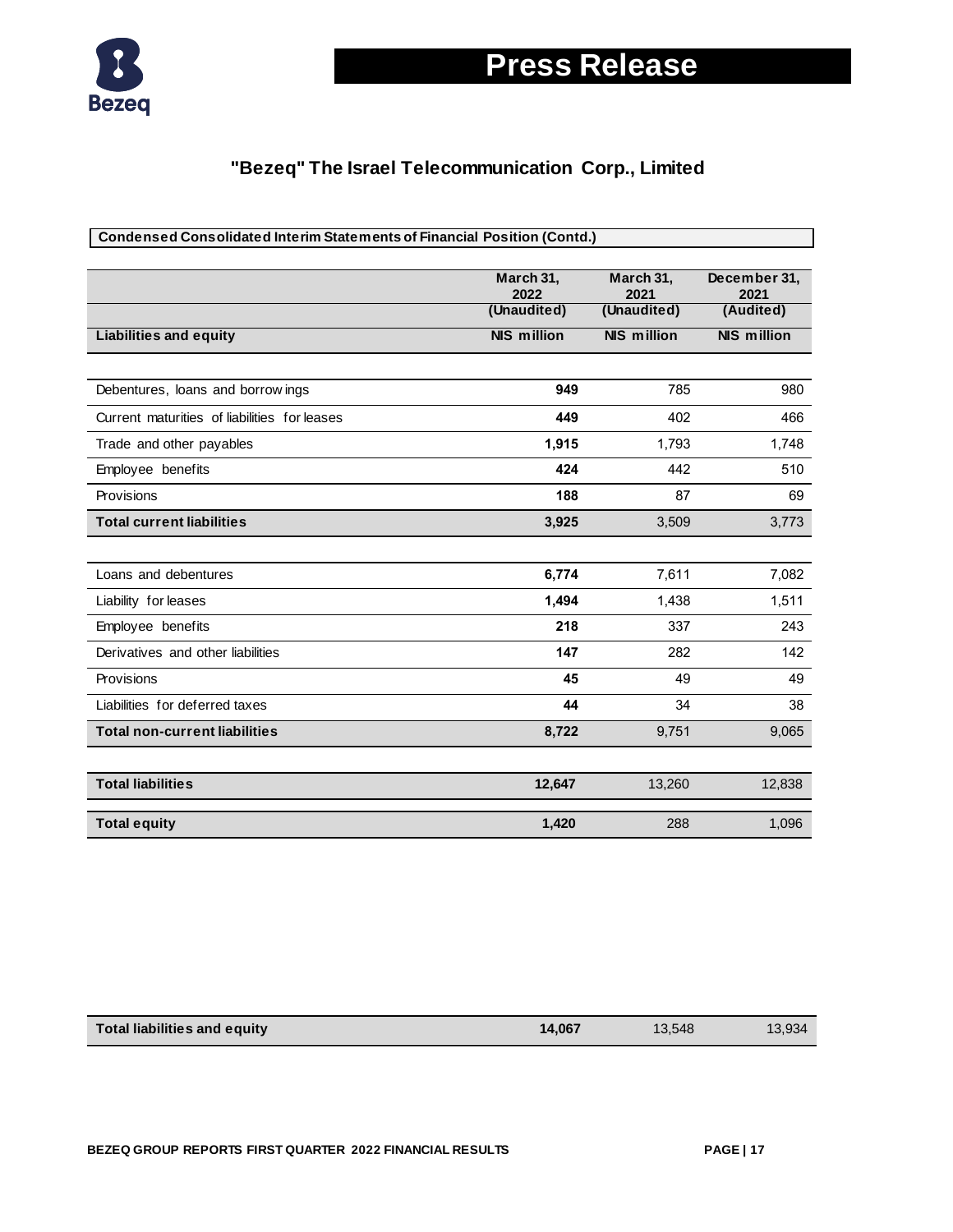

| <b>Condensed Consolidated Interim Statements of Cash Flows</b> |                    |                                |                    |  |
|----------------------------------------------------------------|--------------------|--------------------------------|--------------------|--|
|                                                                |                    | Three months ended<br>March 31 |                    |  |
|                                                                | 2022               | 2021                           | 2021               |  |
|                                                                | (Unaudited)        | (Unaudited)                    | (Audited)          |  |
|                                                                | <b>NIS million</b> | <b>NIS million</b>             | <b>NIS million</b> |  |
| Cash flows from operating activities                           |                    |                                |                    |  |
| Profit for the period                                          | 282                | 408                            | 1,183              |  |
| <b>Adjustments:</b>                                            |                    |                                |                    |  |
| Depreciation, amortization and impairment loss                 | 448                | 476                            | 1,889              |  |
| Capital (gain) loss, net                                       | $\mathbf{2}$       | (125)                          | (175)              |  |
| Financing expenses, net                                        | 106                | 56                             | 324                |  |
| Stock-based compensation                                       | 4                  | 8                              | 27                 |  |
| Income tax expenses                                            | 93                 | 127                            | 382                |  |
| Change in trade and other receivables                          | 218                | (59)                           | (229)              |  |
| Change in inventory                                            | (37)               | (18)                           | (19)               |  |
| Change in trade and other payables                             | 89                 | 26                             | (41)               |  |
| Change in provisions                                           | 43                 | (29)                           | (47)               |  |
| Change in employee benefits                                    | (83)               | (37)                           | (65)               |  |
| Change in other liabilities                                    | (2)                | $\overline{2}$                 | (5)                |  |
| Net income tax paid                                            | (67)               | (135)                          | (385)              |  |
| Net cash from operating activities                             | 1,096              | 700                            | 2,839              |  |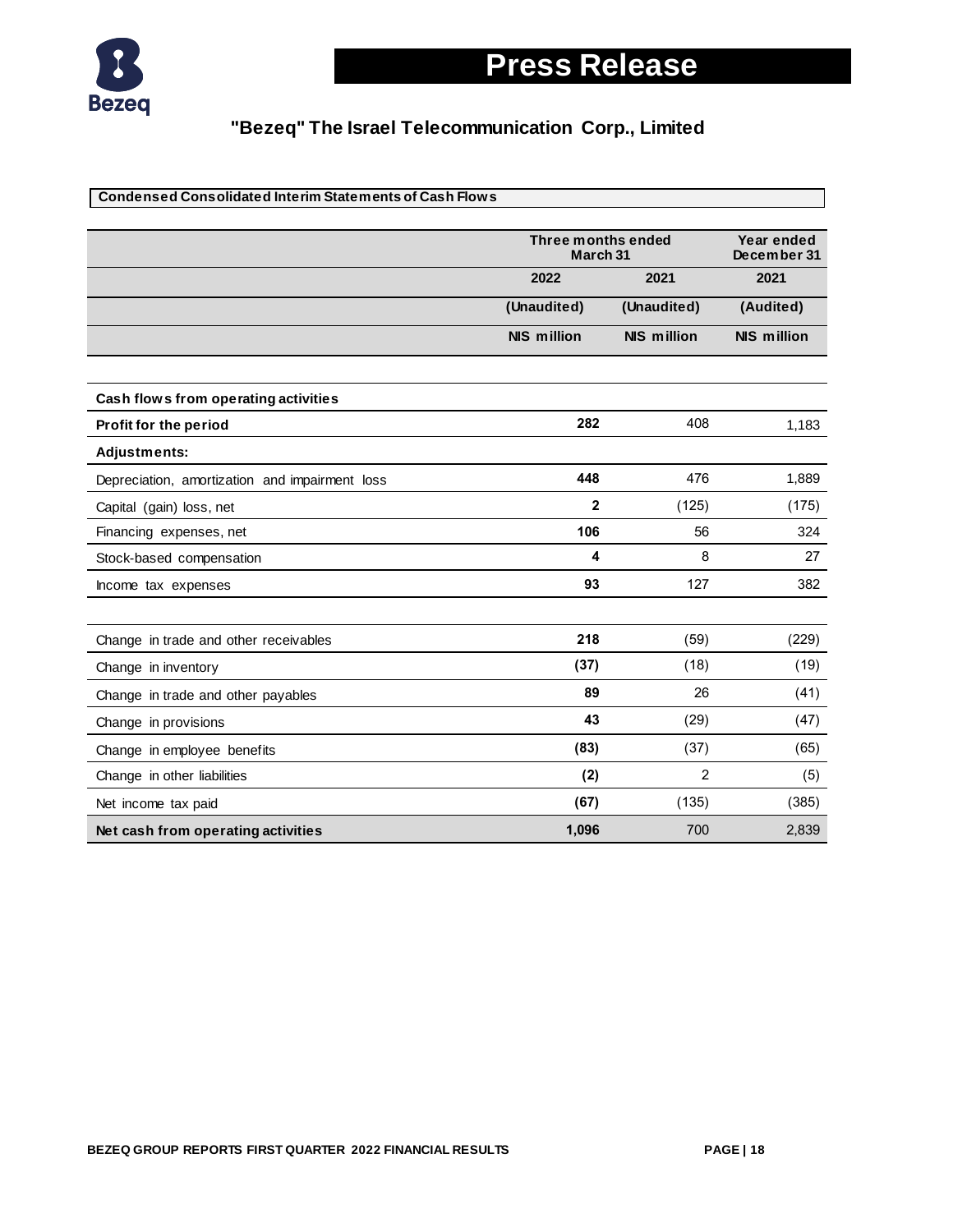

| Condensed Consolidated Interim Statements of Cash Flows (Cont'd) |                    |                                |                    |  |
|------------------------------------------------------------------|--------------------|--------------------------------|--------------------|--|
|                                                                  |                    |                                |                    |  |
|                                                                  |                    | Three months ended<br>March 31 |                    |  |
|                                                                  | 2022               | 2021                           | 2021               |  |
|                                                                  | (Unaudited)        | (Unaudited)                    | (Audited)          |  |
|                                                                  | <b>NIS million</b> | <b>NIS million</b>             | <b>NIS million</b> |  |
|                                                                  |                    |                                |                    |  |
| Cash flow used for investing activities                          |                    |                                |                    |  |
| Purchase of fixed assets                                         | (335)              | (356)                          | (1,328)            |  |
| Investment in intangible assets and deferred<br>expenses         | (95)               | (102)                          | (363)              |  |
| Investment in bank deposits                                      | (409)              | (511)                          | (1,031)            |  |
| Proceeds from bank deposits                                      | 499                | 474                            | 800                |  |
| Proceeds from the sale of fixed assets                           | 15                 | 183                            | 278                |  |
| <b>Miscellaneous</b>                                             | (2)                | 3                              | (2)                |  |
| Net cash used in investing activities                            | (327)              | (309)                          | (1,646)            |  |